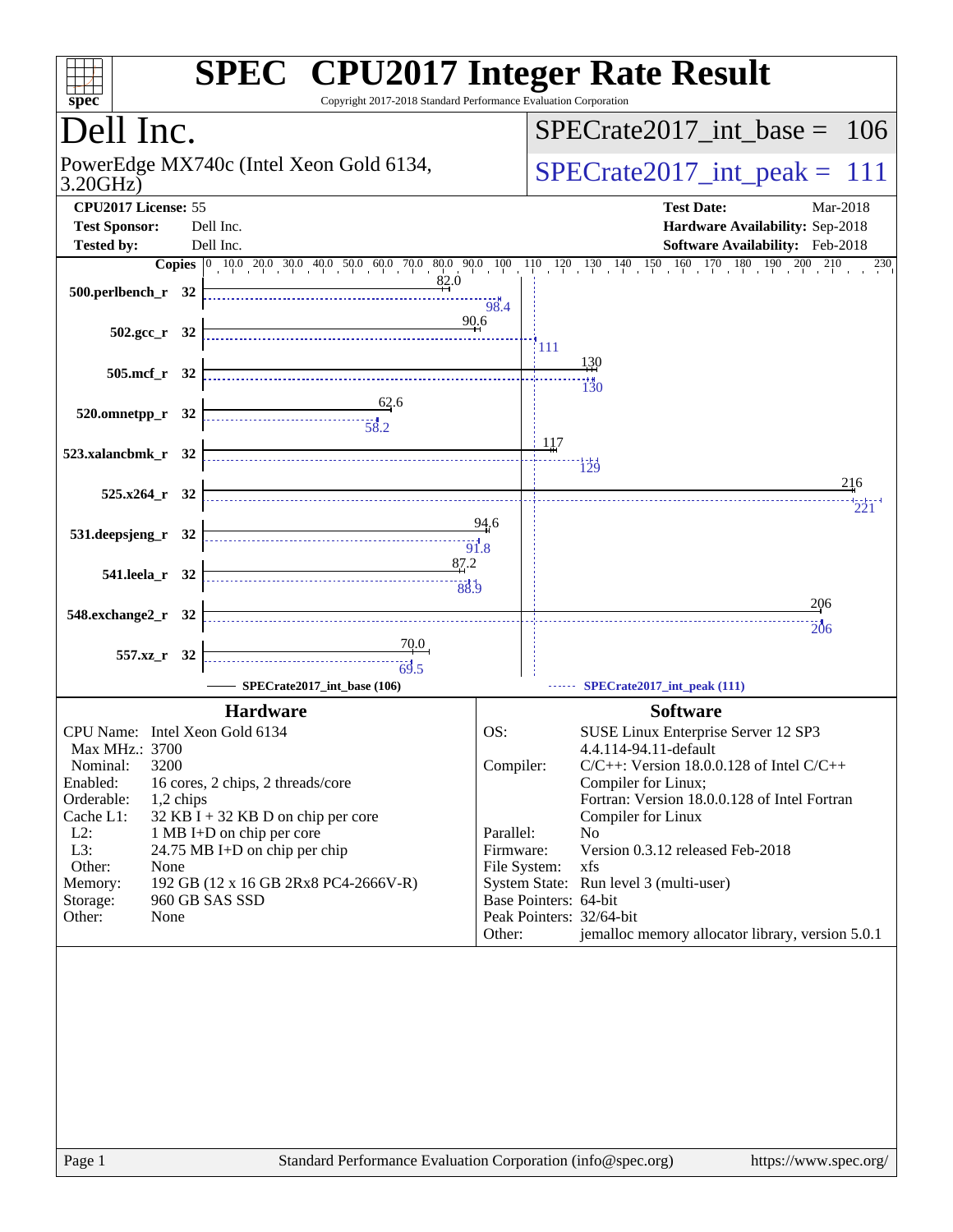

Copyright 2017-2018 Standard Performance Evaluation Corporation

## Dell Inc.

3.20GHz) PowerEdge MX740c (Intel Xeon Gold 6134,  $\vert$ [SPECrate2017\\_int\\_peak =](http://www.spec.org/auto/cpu2017/Docs/result-fields.html#SPECrate2017intpeak) 111

[SPECrate2017\\_int\\_base =](http://www.spec.org/auto/cpu2017/Docs/result-fields.html#SPECrate2017intbase) 106

**[Tested by:](http://www.spec.org/auto/cpu2017/Docs/result-fields.html#Testedby)** Dell Inc. **[Software Availability:](http://www.spec.org/auto/cpu2017/Docs/result-fields.html#SoftwareAvailability)** Feb-2018

**[CPU2017 License:](http://www.spec.org/auto/cpu2017/Docs/result-fields.html#CPU2017License)** 55 **[Test Date:](http://www.spec.org/auto/cpu2017/Docs/result-fields.html#TestDate)** Mar-2018 **[Test Sponsor:](http://www.spec.org/auto/cpu2017/Docs/result-fields.html#TestSponsor)** Dell Inc. **[Hardware Availability:](http://www.spec.org/auto/cpu2017/Docs/result-fields.html#HardwareAvailability)** Sep-2018

#### **[Results Table](http://www.spec.org/auto/cpu2017/Docs/result-fields.html#ResultsTable)**

|                           | <b>Base</b>   |                |       |                | <b>Peak</b> |                |       |               |                |              |                |              |                |              |
|---------------------------|---------------|----------------|-------|----------------|-------------|----------------|-------|---------------|----------------|--------------|----------------|--------------|----------------|--------------|
| <b>Benchmark</b>          | <b>Copies</b> | <b>Seconds</b> | Ratio | <b>Seconds</b> | Ratio       | <b>Seconds</b> | Ratio | <b>Copies</b> | <b>Seconds</b> | <b>Ratio</b> | <b>Seconds</b> | <b>Ratio</b> | <b>Seconds</b> | <b>Ratio</b> |
| $500$ .perlbench r        | 32            | 638            | 79.8  | 621            | 82.1        | 621            | 82.0  | 32            | 514            | 99.1         | 518            | 98.4         | 518            | 98.3         |
| $502.\text{gcc}_r$        | 32            | 491            | 92.3  | 500            | 90.6        | 502            | 90.3  | 32            | 408            | 111          | 409            | 111          | 409            | <u>111</u>   |
| $505$ .mcf r              | 32            | 394            | 131   | 399            | 130         | 404            | 128   | 32            | 397            | 130          | 398            | 130          | 403            | 128          |
| 520.omnetpp_r             | 32            | 672            | 62.5  | 668            | 62.9        | 670            | 62.6  | 32            | 720            | 58.3         | 722            | 58.2         | 726            | 57.8         |
| 523.xalancbmk r           | 32            | 292            | 116   | 289            | 117         | 286            | 118   | 32            | 257            | 132          | 268            | 126          | 262            | <u>129</u>   |
| 525.x264 r                | 32            | 258            | 217   | 259            | 216         | 259            | 216   | 32            | 248            | 226          | 258            | 217          | 254            | <u>221</u>   |
| 531.deepsjeng_r           | 32            | 384            | 95.5  | 388            | 94.6        | 389            | 94.2  | 32            | 399            | 91.8         | 399            | 92.0         | 399            | 91.8         |
| 541.leela r               | 32            | 619            | 85.6  | 608            | 87.2        | 608            | 87.2  | 32            | 599            | 88.5         | 583            | 90.9         | 596            | 88.9         |
| 548.exchange2_r           | 32            | 407            | 206   | 407            | 206         | 407            | 206   | 32            | 407            | 206          | 406            | <b>206</b>   | 406            | 207          |
| 557.xz r                  | 32            | 458            | 75.5  | 494            | 70.0        | 495            | 69.9  | 32            | 497            | 69.5         | 498            | 69.5         | 496            | 69.7         |
| $SPECrate2017$ int base = |               |                | 106   |                |             |                |       |               |                |              |                |              |                |              |

**[SPECrate2017\\_int\\_peak =](http://www.spec.org/auto/cpu2017/Docs/result-fields.html#SPECrate2017intpeak) 111**

Results appear in the [order in which they were run.](http://www.spec.org/auto/cpu2017/Docs/result-fields.html#RunOrder) Bold underlined text [indicates a median measurement.](http://www.spec.org/auto/cpu2017/Docs/result-fields.html#Median)

#### **[Submit Notes](http://www.spec.org/auto/cpu2017/Docs/result-fields.html#SubmitNotes)**

 The numactl mechanism was used to bind copies to processors. The config file option 'submit' was used to generate numactl commands to bind each copy to a specific processor. For details, please see the config file.

#### **[Operating System Notes](http://www.spec.org/auto/cpu2017/Docs/result-fields.html#OperatingSystemNotes)**

Stack size set to unlimited using "ulimit -s unlimited"

#### **[General Notes](http://www.spec.org/auto/cpu2017/Docs/result-fields.html#GeneralNotes)**

Environment variables set by runcpu before the start of the run: LD\_LIBRARY\_PATH = "/root/cpu2017/lib/ia32:/root/cpu2017/lib/intel64:/root/cpu2017/je5.0.1-32:/root/cpu2017/je5.0.1-64" Binaries compiled on a system with 1x Intel Core i7-4790 CPU + 32GB RAM memory using Redhat Enterprise Linux 7.4 Yes: The test sponsor attests, as of date of publication, that CVE-2017-5754 (Meltdown) is mitigated in the system as tested and documented. Yes: The test sponsor attests, as of date of publication, that CVE-2017-5753 (Spectre variant 1) is mitigated in the system as tested and documented. Yes: The test sponsor attests, as of date of publication, that CVE-2017-5715 (Spectre variant 2) is mitigated in the system as tested and documented. jemalloc: sources available via jemalloc.net Transparent Huge Pages enabled by default Prior to runcpu invocation Filesystem page cache synced and cleared with: sync; echo 3> /proc/sys/vm/drop\_caches runcpu command invoked through numactl i.e.:

**(Continued on next page)**

| Page 2 | Standard Performance Evaluation Corporation (info@spec.org) | https://www.spec.org/ |
|--------|-------------------------------------------------------------|-----------------------|
|        |                                                             |                       |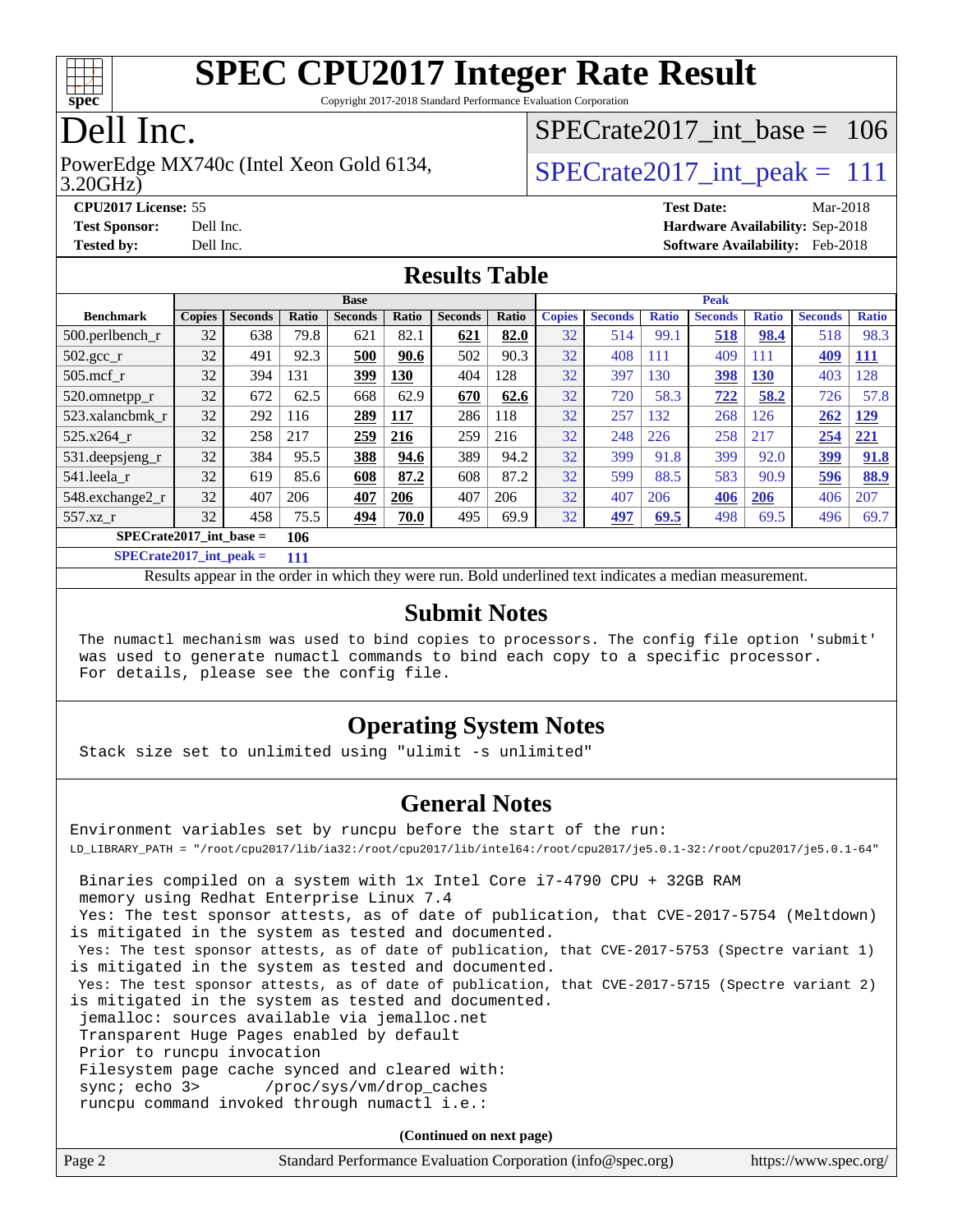

Copyright 2017-2018 Standard Performance Evaluation Corporation

### Dell Inc.

3.20GHz) PowerEdge MX740c (Intel Xeon Gold 6134,  $SPECrate2017\_int\_peak = 111$ 

[SPECrate2017\\_int\\_base =](http://www.spec.org/auto/cpu2017/Docs/result-fields.html#SPECrate2017intbase) 106

**[CPU2017 License:](http://www.spec.org/auto/cpu2017/Docs/result-fields.html#CPU2017License)** 55 **[Test Date:](http://www.spec.org/auto/cpu2017/Docs/result-fields.html#TestDate)** Mar-2018 **[Test Sponsor:](http://www.spec.org/auto/cpu2017/Docs/result-fields.html#TestSponsor)** Dell Inc. **[Hardware Availability:](http://www.spec.org/auto/cpu2017/Docs/result-fields.html#HardwareAvailability)** Sep-2018 **[Tested by:](http://www.spec.org/auto/cpu2017/Docs/result-fields.html#Testedby)** Dell Inc. **[Software Availability:](http://www.spec.org/auto/cpu2017/Docs/result-fields.html#SoftwareAvailability)** Feb-2018

#### **[General Notes \(Continued\)](http://www.spec.org/auto/cpu2017/Docs/result-fields.html#GeneralNotes)**

numactl --interleave=all runcpu <etc>

#### **[Platform Notes](http://www.spec.org/auto/cpu2017/Docs/result-fields.html#PlatformNotes)**

Page 3 Standard Performance Evaluation Corporation [\(info@spec.org\)](mailto:info@spec.org) <https://www.spec.org/> BIOS settings: Sub NUMA Cluster Disabled Virtualization Technology Disabled System Profile set to Custom CPU Performance set to Maximum Performance C States set to Autonomous C1EE Disabled Uncore Frequency set to Dynamic Energy Efficiency Policy set to Performance Memory Patrol Scrub Disabled Logical Processor Enabled CPU Interconnect Bus Link Power Management Disabled PCI ASPM L1 Link Power Management Disabled Sysinfo program /root/cpu2017/bin/sysinfo Rev: r5797 of 2017-06-14 96c45e4568ad54c135fd618bcc091c0f running on linux-kuth Wed Mar 14 17:13:53 2018 SUT (System Under Test) info as seen by some common utilities. For more information on this section, see <https://www.spec.org/cpu2017/Docs/config.html#sysinfo> From /proc/cpuinfo model name : Intel(R) Xeon(R) Gold 6134 CPU @ 3.20GHz 2 "physical id"s (chips) 32 "processors" cores, siblings (Caution: counting these is hw and system dependent. The following excerpts from /proc/cpuinfo might not be reliable. Use with caution.) cpu cores : 8 siblings : 16 physical 0: cores 0 2 3 9 16 19 26 27 physical 1: cores 0 2 3 9 16 19 26 27 From lscpu: Architecture: x86\_64 CPU op-mode(s): 32-bit, 64-bit Byte Order: Little Endian  $CPU(s):$  32 On-line CPU(s) list: 0-31 Thread(s) per core: 2 Core(s) per socket: 8 Socket(s): 2 NUMA node(s): 4 **(Continued on next page)**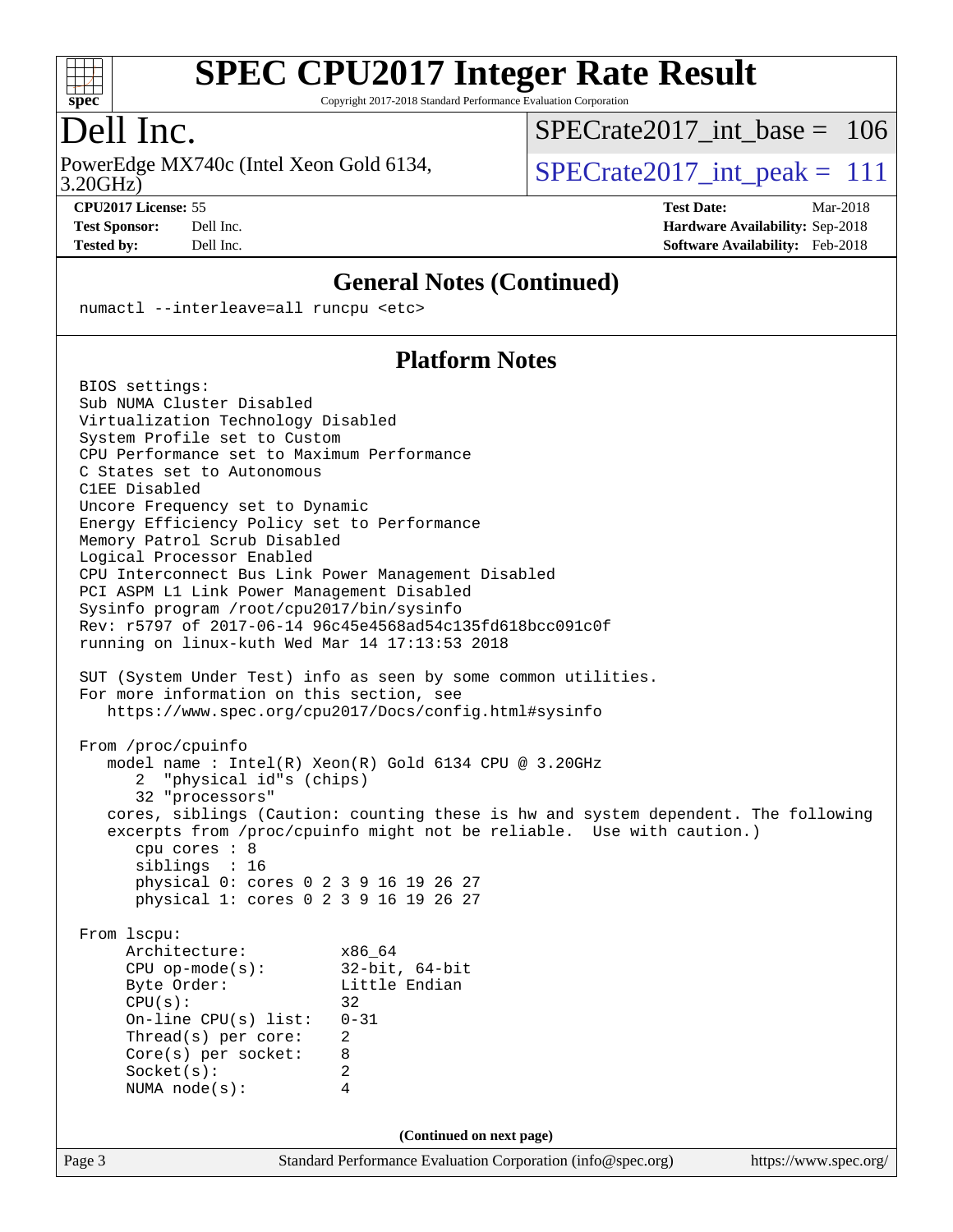

Copyright 2017-2018 Standard Performance Evaluation Corporation

## Dell Inc.

3.20GHz) PowerEdge MX740c (Intel Xeon Gold 6134,  $SPECrate2017\_int\_peak = 111$ 

[SPECrate2017\\_int\\_base =](http://www.spec.org/auto/cpu2017/Docs/result-fields.html#SPECrate2017intbase) 106

**[CPU2017 License:](http://www.spec.org/auto/cpu2017/Docs/result-fields.html#CPU2017License)** 55 **[Test Date:](http://www.spec.org/auto/cpu2017/Docs/result-fields.html#TestDate)** Mar-2018

**[Test Sponsor:](http://www.spec.org/auto/cpu2017/Docs/result-fields.html#TestSponsor)** Dell Inc. **[Hardware Availability:](http://www.spec.org/auto/cpu2017/Docs/result-fields.html#HardwareAvailability)** Sep-2018 **[Tested by:](http://www.spec.org/auto/cpu2017/Docs/result-fields.html#Testedby)** Dell Inc. **[Software Availability:](http://www.spec.org/auto/cpu2017/Docs/result-fields.html#SoftwareAvailability)** Feb-2018

#### **[Platform Notes \(Continued\)](http://www.spec.org/auto/cpu2017/Docs/result-fields.html#PlatformNotes)**

| Page 4                                                                                                                                                                                                                                                                                                                                                                                                                                                                                                                                                                                                                                                                                               | Standard Performance Evaluation Corporation (info@spec.org)                                                                                                                                                                                                                                                                                                                                                                                                                                                                                                                                                                                                                                                                                                                                                                                                                                                                                                                                                                                                                       | https://www.spec.org |
|------------------------------------------------------------------------------------------------------------------------------------------------------------------------------------------------------------------------------------------------------------------------------------------------------------------------------------------------------------------------------------------------------------------------------------------------------------------------------------------------------------------------------------------------------------------------------------------------------------------------------------------------------------------------------------------------------|-----------------------------------------------------------------------------------------------------------------------------------------------------------------------------------------------------------------------------------------------------------------------------------------------------------------------------------------------------------------------------------------------------------------------------------------------------------------------------------------------------------------------------------------------------------------------------------------------------------------------------------------------------------------------------------------------------------------------------------------------------------------------------------------------------------------------------------------------------------------------------------------------------------------------------------------------------------------------------------------------------------------------------------------------------------------------------------|----------------------|
|                                                                                                                                                                                                                                                                                                                                                                                                                                                                                                                                                                                                                                                                                                      | (Continued on next page)                                                                                                                                                                                                                                                                                                                                                                                                                                                                                                                                                                                                                                                                                                                                                                                                                                                                                                                                                                                                                                                          |                      |
| L1d cache:<br>Lli cache:<br>$L2$ cache:<br>L3 cache:<br>NUMA node0 CPU(s):<br>NUMA $node1$ $CPU(s):$<br>NUMA $node2$ $CPU(s):$<br>NUMA node3 CPU(s):<br>Flagg:<br>/proc/cpuinfo cache data<br>cache size $: 25344$ KB<br>physical chip.<br>$available: 4 nodes (0-3)$<br>node 0 cpus: 0 4 8 12 16 20 24 28<br>node 0 size: 46978 MB<br>node 0 free: 46634 MB<br>node 1 cpus: 1 5 9 13 17 21 25 29<br>node 1 size: 48375 MB<br>node 1 free: 48071 MB<br>node 2 cpus: 2 6 10 14 18 22 26 30<br>node 2 size: 48375 MB<br>node 2 free: 48116 MB<br>node 3 cpus: 3 7 11 15 19 23 27 31<br>node 3 size: 48373 MB<br>node 3 free: 48149 MB<br>node distances:<br>$\Omega$<br>$\mathbf{1}$<br>2<br>node<br>3 | 32K<br>32K<br>1024K<br>25344K<br>0, 4, 8, 12, 16, 20, 24, 28<br>1, 5, 9, 13, 17, 21, 25, 29<br>2, 6, 10, 14, 18, 22, 26, 30<br>3, 7, 11, 15, 19, 23, 27, 31<br>fpu vme de pse tsc msr pae mce cx8 apic sep mtrr pge mca cmov<br>pat pse36 clflush dts acpi mmx fxsr sse sse2 ss ht tm pbe syscall nx pdpelgb rdtscp<br>lm constant_tsc art arch_perfmon pebs bts rep_good nopl xtopology nonstop_tsc<br>aperfmperf eagerfpu pni pclmulqdq dtes64 monitor ds_cpl vmx smx est tm2 ssse3 sdbg<br>fma cx16 xtpr pdcm pcid dca sse4_1 sse4_2 x2apic movbe popcnt tsc_deadline_timer aes<br>xsave avx f16c rdrand lahf_lm abm 3dnowprefetch ida arat epb invpcid_single pln pts<br>dtherm intel_pt rsb_ctxsw spec_ctrl retpoline kaiser tpr_shadow vnmi flexpriority<br>ept vpid fsgsbase tsc_adjust bmil hle avx2 smep bmi2 erms invpcid rtm cqm mpx<br>avx512f avx512dq rdseed adx smap clflushopt clwb avx512cd avx512bw avx512vl xsaveopt<br>xsavec xgetbvl cqm_llc cqm_occup_llc pku ospke<br>From numactl --hardware WARNING: a numactl 'node' might or might not correspond to a |                      |
| Model:<br>Model name:<br>Stepping:<br>CPU MHz:<br>BogoMIPS:<br>Virtualization:                                                                                                                                                                                                                                                                                                                                                                                                                                                                                                                                                                                                                       | 85<br>$Intel(R) Xeon(R) Gold 6134 CPU @ 3.20GHz$<br>4<br>3192.641<br>6385.28<br>$VT - x$                                                                                                                                                                                                                                                                                                                                                                                                                                                                                                                                                                                                                                                                                                                                                                                                                                                                                                                                                                                          |                      |
| Vendor ID:<br>CPU family:                                                                                                                                                                                                                                                                                                                                                                                                                                                                                                                                                                                                                                                                            | GenuineIntel<br>6                                                                                                                                                                                                                                                                                                                                                                                                                                                                                                                                                                                                                                                                                                                                                                                                                                                                                                                                                                                                                                                                 |                      |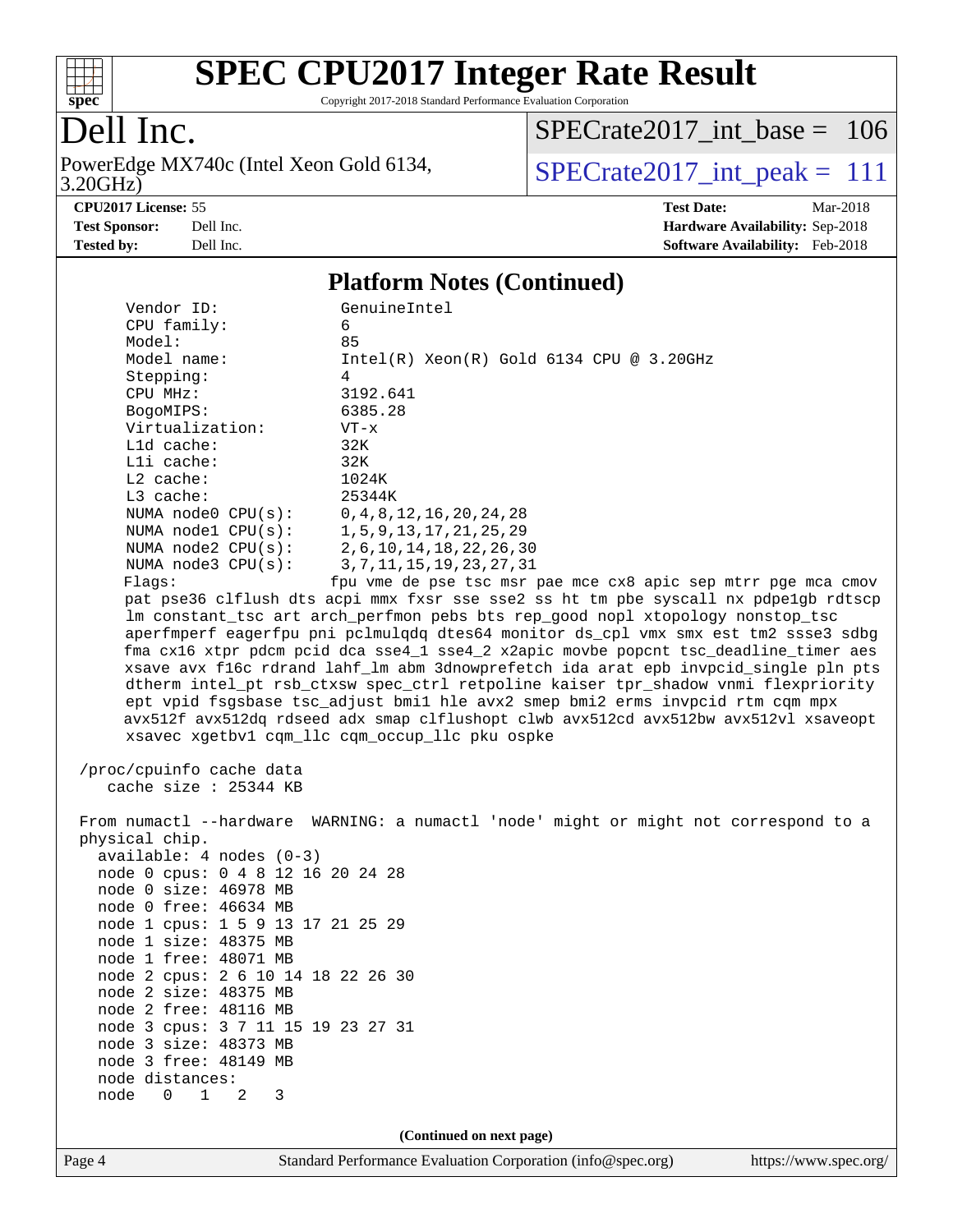

Copyright 2017-2018 Standard Performance Evaluation Corporation

## Dell Inc.

3.20GHz) PowerEdge MX740c (Intel Xeon Gold 6134,  $SPECrate2017\_int\_peak = 111$ 

[SPECrate2017\\_int\\_base =](http://www.spec.org/auto/cpu2017/Docs/result-fields.html#SPECrate2017intbase) 106

**[CPU2017 License:](http://www.spec.org/auto/cpu2017/Docs/result-fields.html#CPU2017License)** 55 **[Test Date:](http://www.spec.org/auto/cpu2017/Docs/result-fields.html#TestDate)** Mar-2018 **[Test Sponsor:](http://www.spec.org/auto/cpu2017/Docs/result-fields.html#TestSponsor)** Dell Inc. **[Hardware Availability:](http://www.spec.org/auto/cpu2017/Docs/result-fields.html#HardwareAvailability)** Sep-2018 **[Tested by:](http://www.spec.org/auto/cpu2017/Docs/result-fields.html#Testedby)** Dell Inc. **[Software Availability:](http://www.spec.org/auto/cpu2017/Docs/result-fields.html#SoftwareAvailability)** Feb-2018

#### **[Platform Notes \(Continued\)](http://www.spec.org/auto/cpu2017/Docs/result-fields.html#PlatformNotes)** 0: 10 21 11 21 1: 21 10 21 11 2: 11 21 10 21 3: 21 11 21 10 From /proc/meminfo MemTotal: 196712868 kB HugePages\_Total: 0 Hugepagesize: 2048 kB /usr/bin/lsb\_release -d SUSE Linux Enterprise Server 12 SP3 From /etc/\*release\* /etc/\*version\* SuSE-release: SUSE Linux Enterprise Server 12 (x86\_64) VERSION = 12 PATCHLEVEL = 3 # This file is deprecated and will be removed in a future service pack or release. # Please check /etc/os-release for details about this release. os-release: NAME="SLES" VERSION="12-SP3" VERSION\_ID="12.3" PRETTY\_NAME="SUSE Linux Enterprise Server 12 SP3" ID="sles" ANSI\_COLOR="0;32" CPE\_NAME="cpe:/o:suse:sles:12:sp3" uname -a: Linux linux-kuth 4.4.114-94.11-default #1 SMP Thu Feb 1 19:28:26 UTC 2018 (4309ff9) x86\_64 x86\_64 x86\_64 GNU/Linux run-level 3 Mar 14 17:13 SPEC is set to: /root/cpu2017 Filesystem Type Size Used Avail Use% Mounted on /dev/sda2 xfs 890G 16G 874G 2% / Additional information from dmidecode follows. WARNING: Use caution when you interpret this section. The 'dmidecode' program reads system data which is "intended to allow hardware to be accurately determined", but the intent may not be met, as there are frequent changes to hardware, firmware, and the "DMTF SMBIOS" standard. BIOS Dell Inc. 0.3.12 02/06/2018 Memory: 12x 00AD063200AD HMA82GR7AFR8N-VK 16 GB 2 rank 2666 12x Not Specified Not Specified **(Continued on next page)**

| Page 5 | Standard Performance Evaluation Corporation (info@spec.org) | https://www.spec.org/ |
|--------|-------------------------------------------------------------|-----------------------|
|        |                                                             |                       |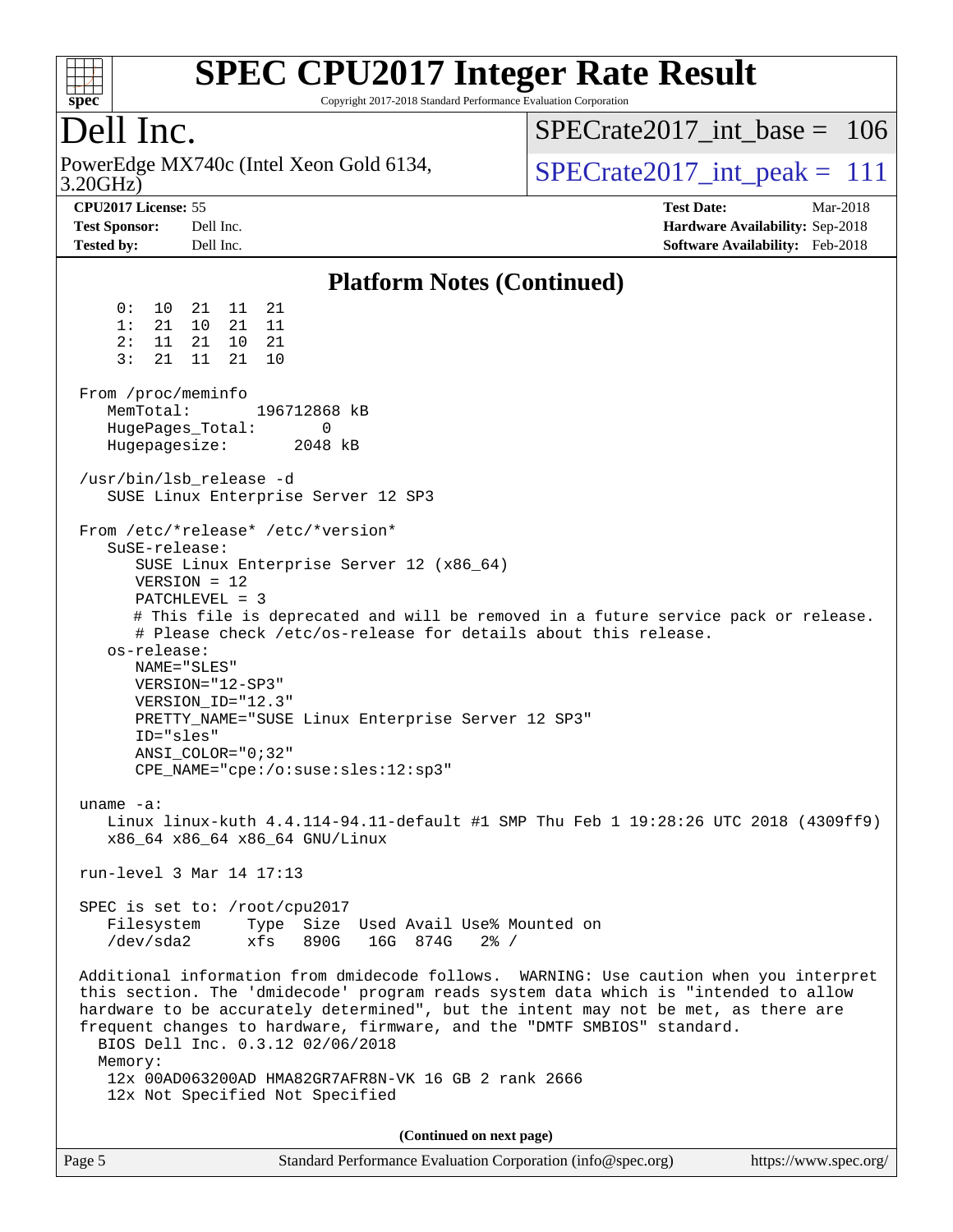

Copyright 2017-2018 Standard Performance Evaluation Corporation

## Dell Inc.

3.20GHz) PowerEdge MX740c (Intel Xeon Gold 6134,  $SPECrate2017\_int\_peak = 111$ 

[SPECrate2017\\_int\\_base =](http://www.spec.org/auto/cpu2017/Docs/result-fields.html#SPECrate2017intbase) 106

**[CPU2017 License:](http://www.spec.org/auto/cpu2017/Docs/result-fields.html#CPU2017License)** 55 **[Test Date:](http://www.spec.org/auto/cpu2017/Docs/result-fields.html#TestDate)** Mar-2018 **[Test Sponsor:](http://www.spec.org/auto/cpu2017/Docs/result-fields.html#TestSponsor)** Dell Inc. **[Hardware Availability:](http://www.spec.org/auto/cpu2017/Docs/result-fields.html#HardwareAvailability)** Sep-2018 **[Tested by:](http://www.spec.org/auto/cpu2017/Docs/result-fields.html#Testedby)** Dell Inc. **[Software Availability:](http://www.spec.org/auto/cpu2017/Docs/result-fields.html#SoftwareAvailability)** Feb-2018

#### **[Platform Notes \(Continued\)](http://www.spec.org/auto/cpu2017/Docs/result-fields.html#PlatformNotes)**

(End of data from sysinfo program)

#### **[Compiler Version Notes](http://www.spec.org/auto/cpu2017/Docs/result-fields.html#CompilerVersionNotes)**

| 500.perlbench_r(base) 502.gcc_r(base) 505.mcf_r(base, peak)<br>CC<br>$525.x264_r(base, peak) 557.xz_r(base, peak)$ |
|--------------------------------------------------------------------------------------------------------------------|
| icc (ICC) 18.0.0 20170811<br>Copyright (C) 1985-2017 Intel Corporation. All rights reserved.                       |
|                                                                                                                    |
| 500.perlbench $r(\text{peak})$ 502.gcc $r(\text{peak})$<br>CC.                                                     |
| icc (ICC) 18.0.0 20170811<br>Copyright (C) 1985-2017 Intel Corporation. All rights reserved.                       |
| CXXC 520.omnetpp_r(base) 523.xalancbmk_r(base) 531.deepsjeng_r(base)<br>$541.$ leela_r(base)                       |
| icpc (ICC) 18.0.0 20170811<br>Copyright (C) 1985-2017 Intel Corporation. All rights reserved.                      |
| CXXC 520.omnetpp_r(peak) 523.xalancbmk_r(peak) 531.deepsjeng_r(peak)<br>$541.$ leela_r(peak)                       |
| icpc (ICC) 18.0.0 20170811<br>Copyright (C) 1985-2017 Intel Corporation. All rights reserved.                      |
| $FC$ 548. exchange $2r(base, peak)$                                                                                |
| ifort (IFORT) 18.0.0 20170811<br>Copyright (C) 1985-2017 Intel Corporation. All rights reserved.                   |
|                                                                                                                    |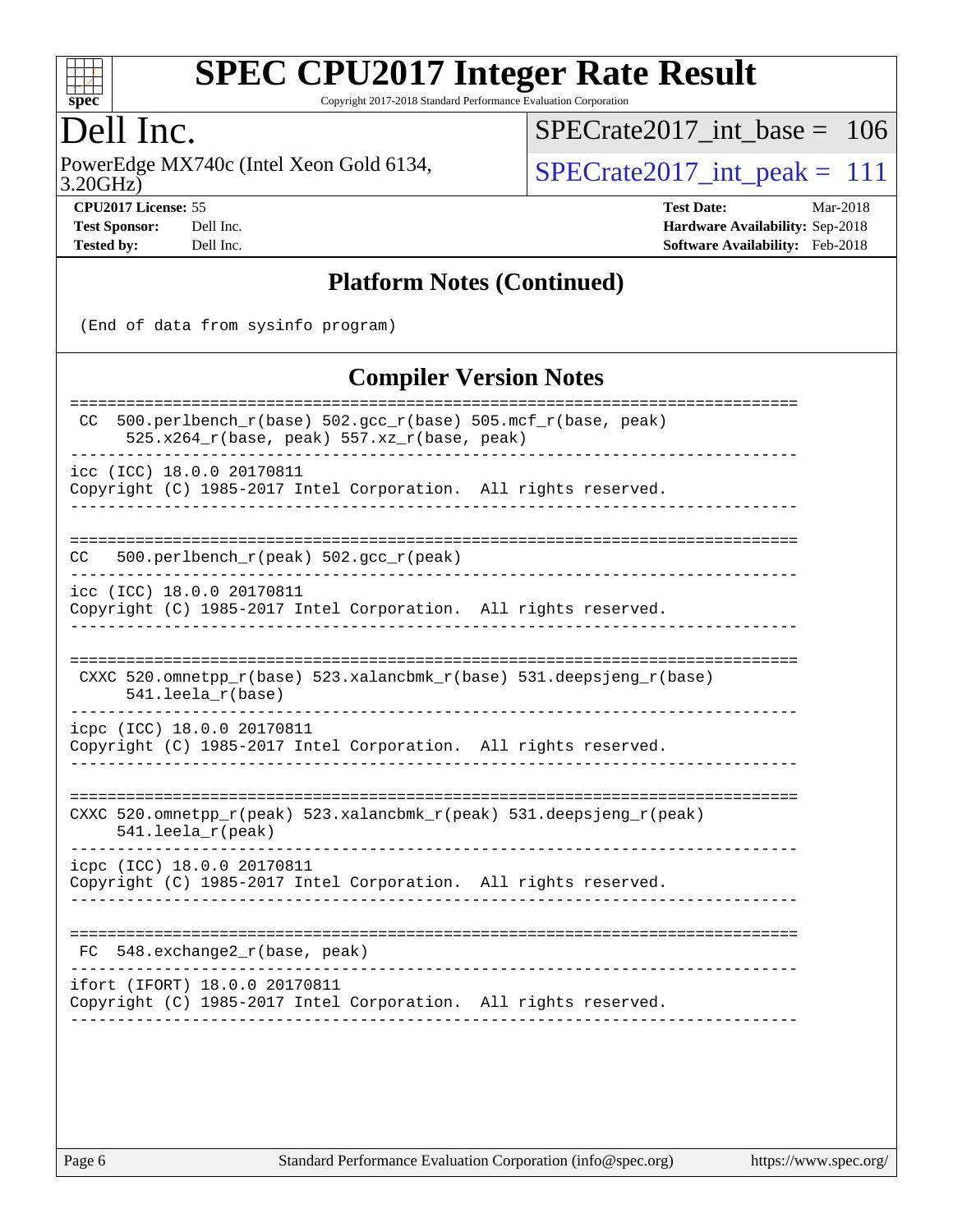

Copyright 2017-2018 Standard Performance Evaluation Corporation

## Dell Inc.

PowerEdge MX740c (Intel Xeon Gold 6134,<br>3.20GHz)

 $SPECTate 2017\_int\_peak = 111$ [SPECrate2017\\_int\\_base =](http://www.spec.org/auto/cpu2017/Docs/result-fields.html#SPECrate2017intbase) 106

**[CPU2017 License:](http://www.spec.org/auto/cpu2017/Docs/result-fields.html#CPU2017License)** 55 **[Test Date:](http://www.spec.org/auto/cpu2017/Docs/result-fields.html#TestDate)** Mar-2018 **[Test Sponsor:](http://www.spec.org/auto/cpu2017/Docs/result-fields.html#TestSponsor)** Dell Inc. **[Hardware Availability:](http://www.spec.org/auto/cpu2017/Docs/result-fields.html#HardwareAvailability)** Sep-2018 **[Tested by:](http://www.spec.org/auto/cpu2017/Docs/result-fields.html#Testedby)** Dell Inc. **[Software Availability:](http://www.spec.org/auto/cpu2017/Docs/result-fields.html#SoftwareAvailability)** Feb-2018

### **[Base Compiler Invocation](http://www.spec.org/auto/cpu2017/Docs/result-fields.html#BaseCompilerInvocation)**

[C benchmarks:](http://www.spec.org/auto/cpu2017/Docs/result-fields.html#Cbenchmarks)

[icc](http://www.spec.org/cpu2017/results/res2018q4/cpu2017-20181001-09007.flags.html#user_CCbase_intel_icc_18.0_66fc1ee009f7361af1fbd72ca7dcefbb700085f36577c54f309893dd4ec40d12360134090235512931783d35fd58c0460139e722d5067c5574d8eaf2b3e37e92)

[C++ benchmarks](http://www.spec.org/auto/cpu2017/Docs/result-fields.html#CXXbenchmarks): [icpc](http://www.spec.org/cpu2017/results/res2018q4/cpu2017-20181001-09007.flags.html#user_CXXbase_intel_icpc_18.0_c510b6838c7f56d33e37e94d029a35b4a7bccf4766a728ee175e80a419847e808290a9b78be685c44ab727ea267ec2f070ec5dc83b407c0218cded6866a35d07)

[Fortran benchmarks:](http://www.spec.org/auto/cpu2017/Docs/result-fields.html#Fortranbenchmarks) [ifort](http://www.spec.org/cpu2017/results/res2018q4/cpu2017-20181001-09007.flags.html#user_FCbase_intel_ifort_18.0_8111460550e3ca792625aed983ce982f94888b8b503583aa7ba2b8303487b4d8a21a13e7191a45c5fd58ff318f48f9492884d4413fa793fd88dd292cad7027ca)

#### **[Base Portability Flags](http://www.spec.org/auto/cpu2017/Docs/result-fields.html#BasePortabilityFlags)**

 500.perlbench\_r: [-DSPEC\\_LP64](http://www.spec.org/cpu2017/results/res2018q4/cpu2017-20181001-09007.flags.html#b500.perlbench_r_basePORTABILITY_DSPEC_LP64) [-DSPEC\\_LINUX\\_X64](http://www.spec.org/cpu2017/results/res2018q4/cpu2017-20181001-09007.flags.html#b500.perlbench_r_baseCPORTABILITY_DSPEC_LINUX_X64) 502.gcc\_r: [-DSPEC\\_LP64](http://www.spec.org/cpu2017/results/res2018q4/cpu2017-20181001-09007.flags.html#suite_basePORTABILITY502_gcc_r_DSPEC_LP64) 505.mcf\_r: [-DSPEC\\_LP64](http://www.spec.org/cpu2017/results/res2018q4/cpu2017-20181001-09007.flags.html#suite_basePORTABILITY505_mcf_r_DSPEC_LP64) 520.omnetpp\_r: [-DSPEC\\_LP64](http://www.spec.org/cpu2017/results/res2018q4/cpu2017-20181001-09007.flags.html#suite_basePORTABILITY520_omnetpp_r_DSPEC_LP64) 523.xalancbmk\_r: [-DSPEC\\_LP64](http://www.spec.org/cpu2017/results/res2018q4/cpu2017-20181001-09007.flags.html#suite_basePORTABILITY523_xalancbmk_r_DSPEC_LP64) [-DSPEC\\_LINUX](http://www.spec.org/cpu2017/results/res2018q4/cpu2017-20181001-09007.flags.html#b523.xalancbmk_r_baseCXXPORTABILITY_DSPEC_LINUX) 525.x264\_r: [-DSPEC\\_LP64](http://www.spec.org/cpu2017/results/res2018q4/cpu2017-20181001-09007.flags.html#suite_basePORTABILITY525_x264_r_DSPEC_LP64) 531.deepsjeng\_r: [-DSPEC\\_LP64](http://www.spec.org/cpu2017/results/res2018q4/cpu2017-20181001-09007.flags.html#suite_basePORTABILITY531_deepsjeng_r_DSPEC_LP64) 541.leela\_r: [-DSPEC\\_LP64](http://www.spec.org/cpu2017/results/res2018q4/cpu2017-20181001-09007.flags.html#suite_basePORTABILITY541_leela_r_DSPEC_LP64) 548.exchange2\_r: [-DSPEC\\_LP64](http://www.spec.org/cpu2017/results/res2018q4/cpu2017-20181001-09007.flags.html#suite_basePORTABILITY548_exchange2_r_DSPEC_LP64) 557.xz\_r: [-DSPEC\\_LP64](http://www.spec.org/cpu2017/results/res2018q4/cpu2017-20181001-09007.flags.html#suite_basePORTABILITY557_xz_r_DSPEC_LP64)

## **[Base Optimization Flags](http://www.spec.org/auto/cpu2017/Docs/result-fields.html#BaseOptimizationFlags)**

#### [C benchmarks](http://www.spec.org/auto/cpu2017/Docs/result-fields.html#Cbenchmarks):

[-Wl,-z,muldefs](http://www.spec.org/cpu2017/results/res2018q4/cpu2017-20181001-09007.flags.html#user_CCbase_link_force_multiple1_b4cbdb97b34bdee9ceefcfe54f4c8ea74255f0b02a4b23e853cdb0e18eb4525ac79b5a88067c842dd0ee6996c24547a27a4b99331201badda8798ef8a743f577) [-xCORE-AVX2](http://www.spec.org/cpu2017/results/res2018q4/cpu2017-20181001-09007.flags.html#user_CCbase_f-xCORE-AVX2) [-ipo](http://www.spec.org/cpu2017/results/res2018q4/cpu2017-20181001-09007.flags.html#user_CCbase_f-ipo) [-O3](http://www.spec.org/cpu2017/results/res2018q4/cpu2017-20181001-09007.flags.html#user_CCbase_f-O3) [-no-prec-div](http://www.spec.org/cpu2017/results/res2018q4/cpu2017-20181001-09007.flags.html#user_CCbase_f-no-prec-div) [-qopt-mem-layout-trans=3](http://www.spec.org/cpu2017/results/res2018q4/cpu2017-20181001-09007.flags.html#user_CCbase_f-qopt-mem-layout-trans_de80db37974c74b1f0e20d883f0b675c88c3b01e9d123adea9b28688d64333345fb62bc4a798493513fdb68f60282f9a726aa07f478b2f7113531aecce732043) [-L/usr/local/je5.0.1-64/lib](http://www.spec.org/cpu2017/results/res2018q4/cpu2017-20181001-09007.flags.html#user_CCbase_jemalloc_link_path64_4b10a636b7bce113509b17f3bd0d6226c5fb2346b9178c2d0232c14f04ab830f976640479e5c33dc2bcbbdad86ecfb6634cbbd4418746f06f368b512fced5394) [-ljemalloc](http://www.spec.org/cpu2017/results/res2018q4/cpu2017-20181001-09007.flags.html#user_CCbase_jemalloc_link_lib_d1249b907c500fa1c0672f44f562e3d0f79738ae9e3c4a9c376d49f265a04b9c99b167ecedbf6711b3085be911c67ff61f150a17b3472be731631ba4d0471706)

[C++ benchmarks:](http://www.spec.org/auto/cpu2017/Docs/result-fields.html#CXXbenchmarks)

[-Wl,-z,muldefs](http://www.spec.org/cpu2017/results/res2018q4/cpu2017-20181001-09007.flags.html#user_CXXbase_link_force_multiple1_b4cbdb97b34bdee9ceefcfe54f4c8ea74255f0b02a4b23e853cdb0e18eb4525ac79b5a88067c842dd0ee6996c24547a27a4b99331201badda8798ef8a743f577) [-xCORE-AVX2](http://www.spec.org/cpu2017/results/res2018q4/cpu2017-20181001-09007.flags.html#user_CXXbase_f-xCORE-AVX2) [-ipo](http://www.spec.org/cpu2017/results/res2018q4/cpu2017-20181001-09007.flags.html#user_CXXbase_f-ipo) [-O3](http://www.spec.org/cpu2017/results/res2018q4/cpu2017-20181001-09007.flags.html#user_CXXbase_f-O3) [-no-prec-div](http://www.spec.org/cpu2017/results/res2018q4/cpu2017-20181001-09007.flags.html#user_CXXbase_f-no-prec-div) [-qopt-mem-layout-trans=3](http://www.spec.org/cpu2017/results/res2018q4/cpu2017-20181001-09007.flags.html#user_CXXbase_f-qopt-mem-layout-trans_de80db37974c74b1f0e20d883f0b675c88c3b01e9d123adea9b28688d64333345fb62bc4a798493513fdb68f60282f9a726aa07f478b2f7113531aecce732043) [-L/usr/local/je5.0.1-64/lib](http://www.spec.org/cpu2017/results/res2018q4/cpu2017-20181001-09007.flags.html#user_CXXbase_jemalloc_link_path64_4b10a636b7bce113509b17f3bd0d6226c5fb2346b9178c2d0232c14f04ab830f976640479e5c33dc2bcbbdad86ecfb6634cbbd4418746f06f368b512fced5394) [-ljemalloc](http://www.spec.org/cpu2017/results/res2018q4/cpu2017-20181001-09007.flags.html#user_CXXbase_jemalloc_link_lib_d1249b907c500fa1c0672f44f562e3d0f79738ae9e3c4a9c376d49f265a04b9c99b167ecedbf6711b3085be911c67ff61f150a17b3472be731631ba4d0471706)

#### [Fortran benchmarks](http://www.spec.org/auto/cpu2017/Docs/result-fields.html#Fortranbenchmarks):

[-Wl,-z,muldefs](http://www.spec.org/cpu2017/results/res2018q4/cpu2017-20181001-09007.flags.html#user_FCbase_link_force_multiple1_b4cbdb97b34bdee9ceefcfe54f4c8ea74255f0b02a4b23e853cdb0e18eb4525ac79b5a88067c842dd0ee6996c24547a27a4b99331201badda8798ef8a743f577) [-xCORE-AVX2](http://www.spec.org/cpu2017/results/res2018q4/cpu2017-20181001-09007.flags.html#user_FCbase_f-xCORE-AVX2) [-ipo](http://www.spec.org/cpu2017/results/res2018q4/cpu2017-20181001-09007.flags.html#user_FCbase_f-ipo) [-O3](http://www.spec.org/cpu2017/results/res2018q4/cpu2017-20181001-09007.flags.html#user_FCbase_f-O3) [-no-prec-div](http://www.spec.org/cpu2017/results/res2018q4/cpu2017-20181001-09007.flags.html#user_FCbase_f-no-prec-div) [-qopt-mem-layout-trans=3](http://www.spec.org/cpu2017/results/res2018q4/cpu2017-20181001-09007.flags.html#user_FCbase_f-qopt-mem-layout-trans_de80db37974c74b1f0e20d883f0b675c88c3b01e9d123adea9b28688d64333345fb62bc4a798493513fdb68f60282f9a726aa07f478b2f7113531aecce732043) [-nostandard-realloc-lhs](http://www.spec.org/cpu2017/results/res2018q4/cpu2017-20181001-09007.flags.html#user_FCbase_f_2003_std_realloc_82b4557e90729c0f113870c07e44d33d6f5a304b4f63d4c15d2d0f1fab99f5daaed73bdb9275d9ae411527f28b936061aa8b9c8f2d63842963b95c9dd6426b8a) [-align array32byte](http://www.spec.org/cpu2017/results/res2018q4/cpu2017-20181001-09007.flags.html#user_FCbase_align_array32byte_b982fe038af199962ba9a80c053b8342c548c85b40b8e86eb3cc33dee0d7986a4af373ac2d51c3f7cf710a18d62fdce2948f201cd044323541f22fc0fffc51b6) [-L/usr/local/je5.0.1-64/lib](http://www.spec.org/cpu2017/results/res2018q4/cpu2017-20181001-09007.flags.html#user_FCbase_jemalloc_link_path64_4b10a636b7bce113509b17f3bd0d6226c5fb2346b9178c2d0232c14f04ab830f976640479e5c33dc2bcbbdad86ecfb6634cbbd4418746f06f368b512fced5394) [-ljemalloc](http://www.spec.org/cpu2017/results/res2018q4/cpu2017-20181001-09007.flags.html#user_FCbase_jemalloc_link_lib_d1249b907c500fa1c0672f44f562e3d0f79738ae9e3c4a9c376d49f265a04b9c99b167ecedbf6711b3085be911c67ff61f150a17b3472be731631ba4d0471706)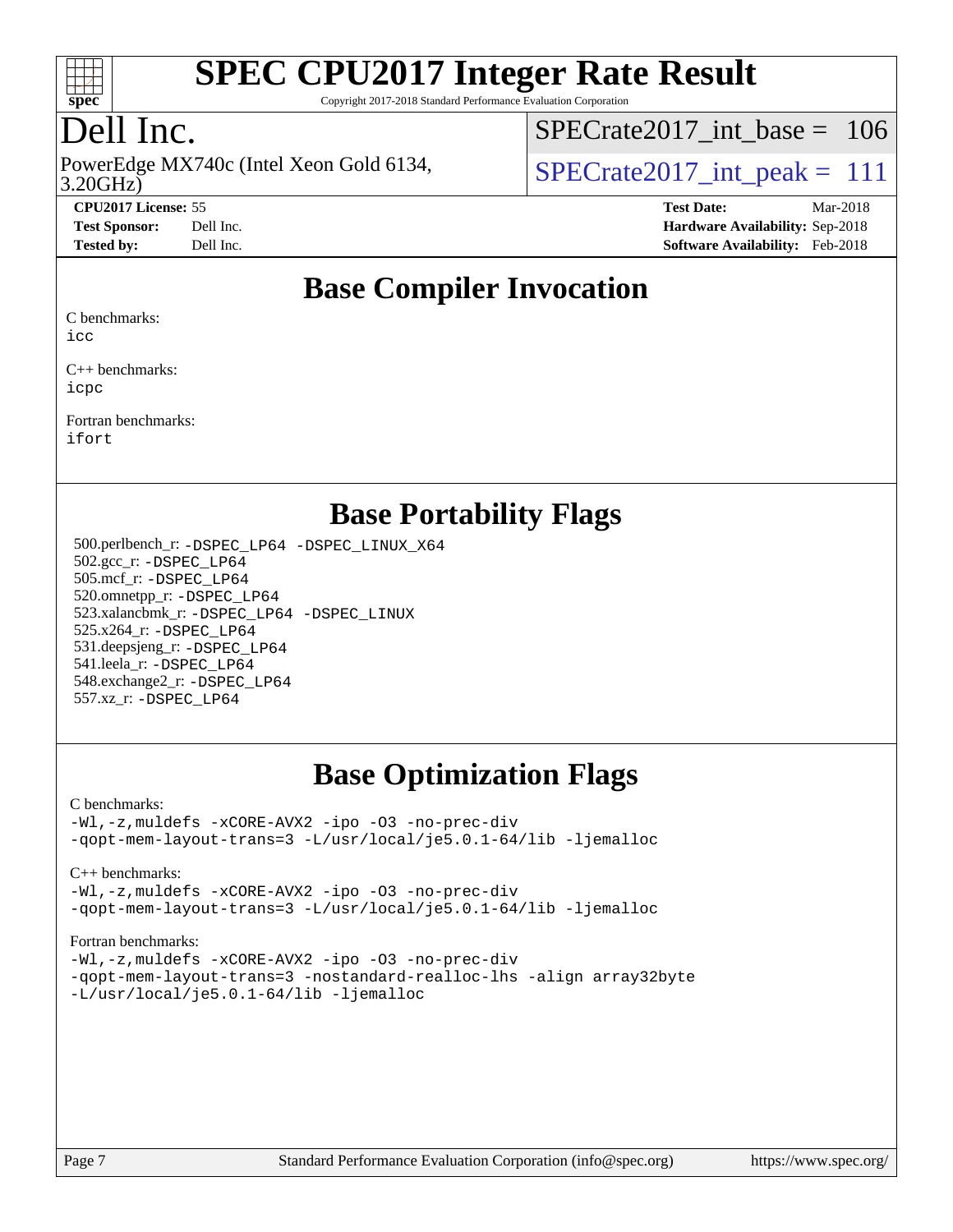

Copyright 2017-2018 Standard Performance Evaluation Corporation

## Dell Inc.

3.20GHz) PowerEdge MX740c (Intel Xeon Gold 6134,  $\vert$ [SPECrate2017\\_int\\_peak =](http://www.spec.org/auto/cpu2017/Docs/result-fields.html#SPECrate2017intpeak) 111

[SPECrate2017\\_int\\_base =](http://www.spec.org/auto/cpu2017/Docs/result-fields.html#SPECrate2017intbase) 106

**[CPU2017 License:](http://www.spec.org/auto/cpu2017/Docs/result-fields.html#CPU2017License)** 55 **[Test Date:](http://www.spec.org/auto/cpu2017/Docs/result-fields.html#TestDate)** Mar-2018 **[Test Sponsor:](http://www.spec.org/auto/cpu2017/Docs/result-fields.html#TestSponsor)** Dell Inc. **[Hardware Availability:](http://www.spec.org/auto/cpu2017/Docs/result-fields.html#HardwareAvailability)** Sep-2018 **[Tested by:](http://www.spec.org/auto/cpu2017/Docs/result-fields.html#Testedby)** Dell Inc. **[Software Availability:](http://www.spec.org/auto/cpu2017/Docs/result-fields.html#SoftwareAvailability)** Feb-2018

### **[Base Other Flags](http://www.spec.org/auto/cpu2017/Docs/result-fields.html#BaseOtherFlags)**

[C benchmarks:](http://www.spec.org/auto/cpu2017/Docs/result-fields.html#Cbenchmarks)  $-m64$   $-std=cl1$ 

[C++ benchmarks:](http://www.spec.org/auto/cpu2017/Docs/result-fields.html#CXXbenchmarks) [-m64](http://www.spec.org/cpu2017/results/res2018q4/cpu2017-20181001-09007.flags.html#user_CXXbase_intel_intel64_18.0_af43caccfc8ded86e7699f2159af6efc7655f51387b94da716254467f3c01020a5059329e2569e4053f409e7c9202a7efc638f7a6d1ffb3f52dea4a3e31d82ab)

[Fortran benchmarks](http://www.spec.org/auto/cpu2017/Docs/result-fields.html#Fortranbenchmarks): [-m64](http://www.spec.org/cpu2017/results/res2018q4/cpu2017-20181001-09007.flags.html#user_FCbase_intel_intel64_18.0_af43caccfc8ded86e7699f2159af6efc7655f51387b94da716254467f3c01020a5059329e2569e4053f409e7c9202a7efc638f7a6d1ffb3f52dea4a3e31d82ab)

**[Peak Compiler Invocation](http://www.spec.org/auto/cpu2017/Docs/result-fields.html#PeakCompilerInvocation)**

[C benchmarks](http://www.spec.org/auto/cpu2017/Docs/result-fields.html#Cbenchmarks): [icc](http://www.spec.org/cpu2017/results/res2018q4/cpu2017-20181001-09007.flags.html#user_CCpeak_intel_icc_18.0_66fc1ee009f7361af1fbd72ca7dcefbb700085f36577c54f309893dd4ec40d12360134090235512931783d35fd58c0460139e722d5067c5574d8eaf2b3e37e92)

[C++ benchmarks:](http://www.spec.org/auto/cpu2017/Docs/result-fields.html#CXXbenchmarks) [icpc](http://www.spec.org/cpu2017/results/res2018q4/cpu2017-20181001-09007.flags.html#user_CXXpeak_intel_icpc_18.0_c510b6838c7f56d33e37e94d029a35b4a7bccf4766a728ee175e80a419847e808290a9b78be685c44ab727ea267ec2f070ec5dc83b407c0218cded6866a35d07)

[Fortran benchmarks](http://www.spec.org/auto/cpu2017/Docs/result-fields.html#Fortranbenchmarks): [ifort](http://www.spec.org/cpu2017/results/res2018q4/cpu2017-20181001-09007.flags.html#user_FCpeak_intel_ifort_18.0_8111460550e3ca792625aed983ce982f94888b8b503583aa7ba2b8303487b4d8a21a13e7191a45c5fd58ff318f48f9492884d4413fa793fd88dd292cad7027ca)

## **[Peak Portability Flags](http://www.spec.org/auto/cpu2017/Docs/result-fields.html#PeakPortabilityFlags)**

 500.perlbench\_r: [-DSPEC\\_LP64](http://www.spec.org/cpu2017/results/res2018q4/cpu2017-20181001-09007.flags.html#b500.perlbench_r_peakPORTABILITY_DSPEC_LP64) [-DSPEC\\_LINUX\\_X64](http://www.spec.org/cpu2017/results/res2018q4/cpu2017-20181001-09007.flags.html#b500.perlbench_r_peakCPORTABILITY_DSPEC_LINUX_X64) 502.gcc\_r: [-D\\_FILE\\_OFFSET\\_BITS=64](http://www.spec.org/cpu2017/results/res2018q4/cpu2017-20181001-09007.flags.html#user_peakPORTABILITY502_gcc_r_file_offset_bits_64_5ae949a99b284ddf4e95728d47cb0843d81b2eb0e18bdfe74bbf0f61d0b064f4bda2f10ea5eb90e1dcab0e84dbc592acfc5018bc955c18609f94ddb8d550002c) 505.mcf\_r: [-DSPEC\\_LP64](http://www.spec.org/cpu2017/results/res2018q4/cpu2017-20181001-09007.flags.html#suite_peakPORTABILITY505_mcf_r_DSPEC_LP64) 520.omnetpp\_r: [-DSPEC\\_LP64](http://www.spec.org/cpu2017/results/res2018q4/cpu2017-20181001-09007.flags.html#suite_peakPORTABILITY520_omnetpp_r_DSPEC_LP64) 523.xalancbmk\_r: [-D\\_FILE\\_OFFSET\\_BITS=64](http://www.spec.org/cpu2017/results/res2018q4/cpu2017-20181001-09007.flags.html#user_peakPORTABILITY523_xalancbmk_r_file_offset_bits_64_5ae949a99b284ddf4e95728d47cb0843d81b2eb0e18bdfe74bbf0f61d0b064f4bda2f10ea5eb90e1dcab0e84dbc592acfc5018bc955c18609f94ddb8d550002c) [-DSPEC\\_LINUX](http://www.spec.org/cpu2017/results/res2018q4/cpu2017-20181001-09007.flags.html#b523.xalancbmk_r_peakCXXPORTABILITY_DSPEC_LINUX) 525.x264\_r: [-DSPEC\\_LP64](http://www.spec.org/cpu2017/results/res2018q4/cpu2017-20181001-09007.flags.html#suite_peakPORTABILITY525_x264_r_DSPEC_LP64) 531.deepsjeng\_r: [-DSPEC\\_LP64](http://www.spec.org/cpu2017/results/res2018q4/cpu2017-20181001-09007.flags.html#suite_peakPORTABILITY531_deepsjeng_r_DSPEC_LP64) 541.leela\_r: [-DSPEC\\_LP64](http://www.spec.org/cpu2017/results/res2018q4/cpu2017-20181001-09007.flags.html#suite_peakPORTABILITY541_leela_r_DSPEC_LP64) 548.exchange2\_r: [-DSPEC\\_LP64](http://www.spec.org/cpu2017/results/res2018q4/cpu2017-20181001-09007.flags.html#suite_peakPORTABILITY548_exchange2_r_DSPEC_LP64) 557.xz\_r: [-DSPEC\\_LP64](http://www.spec.org/cpu2017/results/res2018q4/cpu2017-20181001-09007.flags.html#suite_peakPORTABILITY557_xz_r_DSPEC_LP64)

## **[Peak Optimization Flags](http://www.spec.org/auto/cpu2017/Docs/result-fields.html#PeakOptimizationFlags)**

[C benchmarks](http://www.spec.org/auto/cpu2017/Docs/result-fields.html#Cbenchmarks):

| $500.$ perlbench_r: -Wl, -z, muldefs -prof-gen(pass 1) -prof-use(pass 2) -ipo |  |
|-------------------------------------------------------------------------------|--|
| -xCORE-AVX2 -03 -no-prec-div -gopt-mem-layout-trans=3                         |  |
| -fno-strict-overflow -L/usr/local/je5.0.1-64/lib                              |  |

**(Continued on next page)**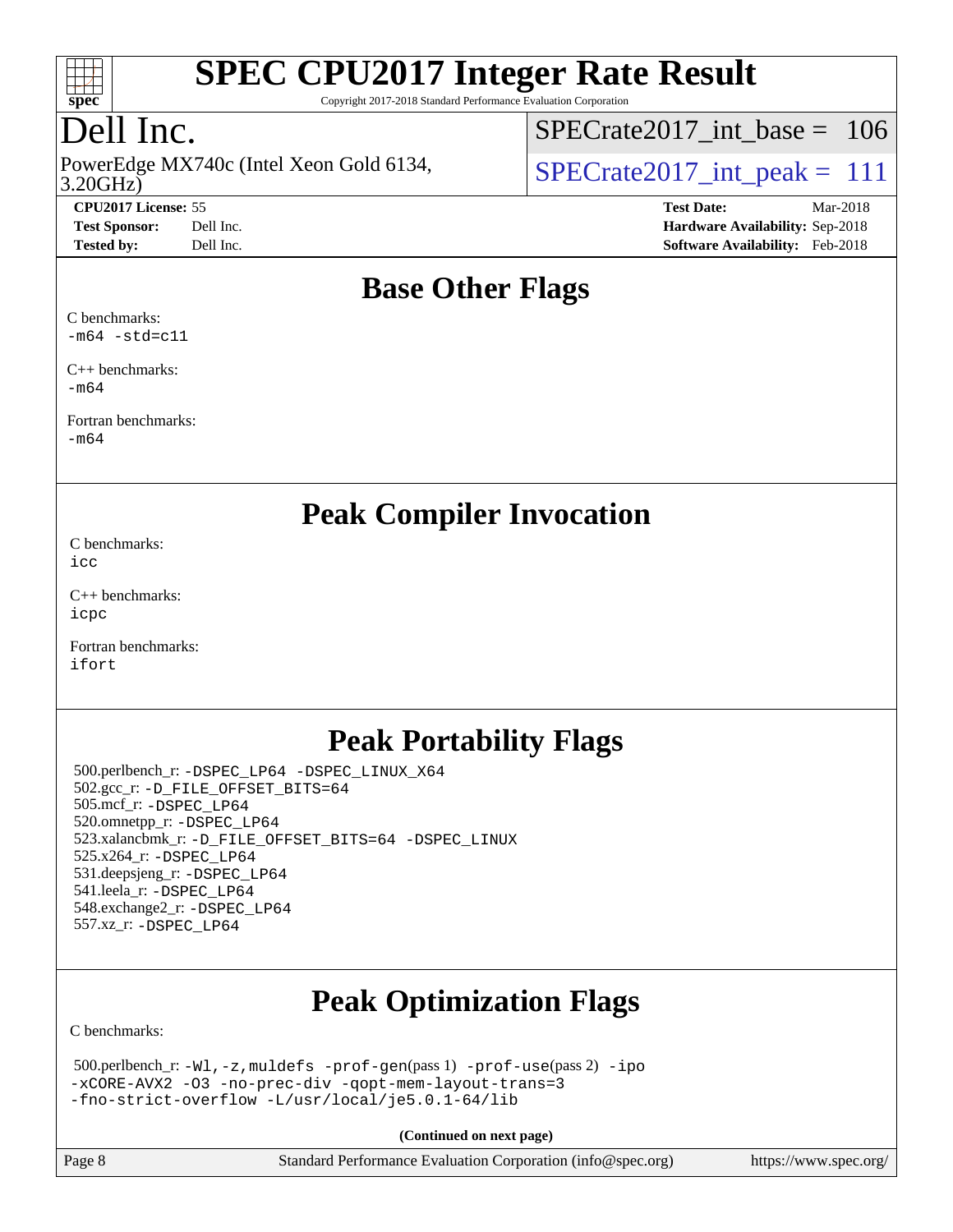

Copyright 2017-2018 Standard Performance Evaluation Corporation

## Dell Inc.

PowerEdge MX740c (Intel Xeon Gold 6134,  $\vert$ [SPECrate2017\\_int\\_peak =](http://www.spec.org/auto/cpu2017/Docs/result-fields.html#SPECrate2017intpeak) 111

 $SPECrate2017\_int\_base = 106$ 

3.20GHz)

**[Tested by:](http://www.spec.org/auto/cpu2017/Docs/result-fields.html#Testedby)** Dell Inc. **[Software Availability:](http://www.spec.org/auto/cpu2017/Docs/result-fields.html#SoftwareAvailability)** Feb-2018

**[CPU2017 License:](http://www.spec.org/auto/cpu2017/Docs/result-fields.html#CPU2017License)** 55 **[Test Date:](http://www.spec.org/auto/cpu2017/Docs/result-fields.html#TestDate)** Mar-2018 **[Test Sponsor:](http://www.spec.org/auto/cpu2017/Docs/result-fields.html#TestSponsor)** Dell Inc. **[Hardware Availability:](http://www.spec.org/auto/cpu2017/Docs/result-fields.html#HardwareAvailability)** Sep-2018

## **[Peak Optimization Flags \(Continued\)](http://www.spec.org/auto/cpu2017/Docs/result-fields.html#PeakOptimizationFlags)**

500.perlbench\_r (continued):

[-ljemalloc](http://www.spec.org/cpu2017/results/res2018q4/cpu2017-20181001-09007.flags.html#user_peakEXTRA_LIBS500_perlbench_r_jemalloc_link_lib_d1249b907c500fa1c0672f44f562e3d0f79738ae9e3c4a9c376d49f265a04b9c99b167ecedbf6711b3085be911c67ff61f150a17b3472be731631ba4d0471706)

 502.gcc\_r: [-L/opt/intel/compilers\\_and\\_libraries\\_2018/linux/lib/ia32](http://www.spec.org/cpu2017/results/res2018q4/cpu2017-20181001-09007.flags.html#user_peakCCLD502_gcc_r_Enable-32bit-runtime_af243bdb1d79e4c7a4f720bf8275e627de2ecd461de63307bc14cef0633fde3cd7bb2facb32dcc8be9566045fb55d40ce2b72b725f73827aa7833441b71b9343) [-Wl,-z,muldefs](http://www.spec.org/cpu2017/results/res2018q4/cpu2017-20181001-09007.flags.html#user_peakEXTRA_LDFLAGS502_gcc_r_link_force_multiple1_b4cbdb97b34bdee9ceefcfe54f4c8ea74255f0b02a4b23e853cdb0e18eb4525ac79b5a88067c842dd0ee6996c24547a27a4b99331201badda8798ef8a743f577) [-prof-gen](http://www.spec.org/cpu2017/results/res2018q4/cpu2017-20181001-09007.flags.html#user_peakPASS1_CFLAGSPASS1_LDFLAGS502_gcc_r_prof_gen_5aa4926d6013ddb2a31985c654b3eb18169fc0c6952a63635c234f711e6e63dd76e94ad52365559451ec499a2cdb89e4dc58ba4c67ef54ca681ffbe1461d6b36)(pass 1) [-prof-use](http://www.spec.org/cpu2017/results/res2018q4/cpu2017-20181001-09007.flags.html#user_peakPASS2_CFLAGSPASS2_LDFLAGS502_gcc_r_prof_use_1a21ceae95f36a2b53c25747139a6c16ca95bd9def2a207b4f0849963b97e94f5260e30a0c64f4bb623698870e679ca08317ef8150905d41bd88c6f78df73f19)(pass 2) [-ipo](http://www.spec.org/cpu2017/results/res2018q4/cpu2017-20181001-09007.flags.html#user_peakPASS1_COPTIMIZEPASS2_COPTIMIZE502_gcc_r_f-ipo) [-xCORE-AVX2](http://www.spec.org/cpu2017/results/res2018q4/cpu2017-20181001-09007.flags.html#user_peakPASS2_COPTIMIZE502_gcc_r_f-xCORE-AVX2) [-O3](http://www.spec.org/cpu2017/results/res2018q4/cpu2017-20181001-09007.flags.html#user_peakPASS1_COPTIMIZEPASS2_COPTIMIZE502_gcc_r_f-O3) [-no-prec-div](http://www.spec.org/cpu2017/results/res2018q4/cpu2017-20181001-09007.flags.html#user_peakPASS1_COPTIMIZEPASS2_COPTIMIZE502_gcc_r_f-no-prec-div) [-qopt-mem-layout-trans=3](http://www.spec.org/cpu2017/results/res2018q4/cpu2017-20181001-09007.flags.html#user_peakPASS1_COPTIMIZEPASS2_COPTIMIZE502_gcc_r_f-qopt-mem-layout-trans_de80db37974c74b1f0e20d883f0b675c88c3b01e9d123adea9b28688d64333345fb62bc4a798493513fdb68f60282f9a726aa07f478b2f7113531aecce732043) [-L/usr/local/je5.0.1-32/lib](http://www.spec.org/cpu2017/results/res2018q4/cpu2017-20181001-09007.flags.html#user_peakEXTRA_LIBS502_gcc_r_jemalloc_link_path32_e29f22e8e6c17053bbc6a0971f5a9c01a601a06bb1a59df2084b77a2fe0a2995b64fd4256feaeea39eeba3aae142e96e2b2b0a28974019c0c0c88139a84f900a) [-ljemalloc](http://www.spec.org/cpu2017/results/res2018q4/cpu2017-20181001-09007.flags.html#user_peakEXTRA_LIBS502_gcc_r_jemalloc_link_lib_d1249b907c500fa1c0672f44f562e3d0f79738ae9e3c4a9c376d49f265a04b9c99b167ecedbf6711b3085be911c67ff61f150a17b3472be731631ba4d0471706)

 505.mcf\_r: [-Wl,-z,muldefs](http://www.spec.org/cpu2017/results/res2018q4/cpu2017-20181001-09007.flags.html#user_peakEXTRA_LDFLAGS505_mcf_r_link_force_multiple1_b4cbdb97b34bdee9ceefcfe54f4c8ea74255f0b02a4b23e853cdb0e18eb4525ac79b5a88067c842dd0ee6996c24547a27a4b99331201badda8798ef8a743f577) [-xCORE-AVX2](http://www.spec.org/cpu2017/results/res2018q4/cpu2017-20181001-09007.flags.html#user_peakCOPTIMIZE505_mcf_r_f-xCORE-AVX2) [-ipo](http://www.spec.org/cpu2017/results/res2018q4/cpu2017-20181001-09007.flags.html#user_peakCOPTIMIZE505_mcf_r_f-ipo) [-O3](http://www.spec.org/cpu2017/results/res2018q4/cpu2017-20181001-09007.flags.html#user_peakCOPTIMIZE505_mcf_r_f-O3) [-no-prec-div](http://www.spec.org/cpu2017/results/res2018q4/cpu2017-20181001-09007.flags.html#user_peakCOPTIMIZE505_mcf_r_f-no-prec-div) [-qopt-mem-layout-trans=3](http://www.spec.org/cpu2017/results/res2018q4/cpu2017-20181001-09007.flags.html#user_peakCOPTIMIZE505_mcf_r_f-qopt-mem-layout-trans_de80db37974c74b1f0e20d883f0b675c88c3b01e9d123adea9b28688d64333345fb62bc4a798493513fdb68f60282f9a726aa07f478b2f7113531aecce732043) [-L/usr/local/je5.0.1-64/lib](http://www.spec.org/cpu2017/results/res2018q4/cpu2017-20181001-09007.flags.html#user_peakEXTRA_LIBS505_mcf_r_jemalloc_link_path64_4b10a636b7bce113509b17f3bd0d6226c5fb2346b9178c2d0232c14f04ab830f976640479e5c33dc2bcbbdad86ecfb6634cbbd4418746f06f368b512fced5394) [-ljemalloc](http://www.spec.org/cpu2017/results/res2018q4/cpu2017-20181001-09007.flags.html#user_peakEXTRA_LIBS505_mcf_r_jemalloc_link_lib_d1249b907c500fa1c0672f44f562e3d0f79738ae9e3c4a9c376d49f265a04b9c99b167ecedbf6711b3085be911c67ff61f150a17b3472be731631ba4d0471706)

 525.x264\_r: [-Wl,-z,muldefs](http://www.spec.org/cpu2017/results/res2018q4/cpu2017-20181001-09007.flags.html#user_peakEXTRA_LDFLAGS525_x264_r_link_force_multiple1_b4cbdb97b34bdee9ceefcfe54f4c8ea74255f0b02a4b23e853cdb0e18eb4525ac79b5a88067c842dd0ee6996c24547a27a4b99331201badda8798ef8a743f577) [-xCORE-AVX2](http://www.spec.org/cpu2017/results/res2018q4/cpu2017-20181001-09007.flags.html#user_peakCOPTIMIZE525_x264_r_f-xCORE-AVX2) [-ipo](http://www.spec.org/cpu2017/results/res2018q4/cpu2017-20181001-09007.flags.html#user_peakCOPTIMIZE525_x264_r_f-ipo) [-O3](http://www.spec.org/cpu2017/results/res2018q4/cpu2017-20181001-09007.flags.html#user_peakCOPTIMIZE525_x264_r_f-O3) [-no-prec-div](http://www.spec.org/cpu2017/results/res2018q4/cpu2017-20181001-09007.flags.html#user_peakCOPTIMIZE525_x264_r_f-no-prec-div) [-qopt-mem-layout-trans=3](http://www.spec.org/cpu2017/results/res2018q4/cpu2017-20181001-09007.flags.html#user_peakCOPTIMIZE525_x264_r_f-qopt-mem-layout-trans_de80db37974c74b1f0e20d883f0b675c88c3b01e9d123adea9b28688d64333345fb62bc4a798493513fdb68f60282f9a726aa07f478b2f7113531aecce732043) [-fno-alias](http://www.spec.org/cpu2017/results/res2018q4/cpu2017-20181001-09007.flags.html#user_peakEXTRA_OPTIMIZE525_x264_r_f-no-alias_77dbac10d91cbfe898fbf4a29d1b29b694089caa623bdd1baccc9957d4edbe8d106c0b357e2748a65b44fc9e83d78098bb898077f3fe92f9faf24f7bd4a07ed7) [-L/usr/local/je5.0.1-64/lib](http://www.spec.org/cpu2017/results/res2018q4/cpu2017-20181001-09007.flags.html#user_peakEXTRA_LIBS525_x264_r_jemalloc_link_path64_4b10a636b7bce113509b17f3bd0d6226c5fb2346b9178c2d0232c14f04ab830f976640479e5c33dc2bcbbdad86ecfb6634cbbd4418746f06f368b512fced5394) [-ljemalloc](http://www.spec.org/cpu2017/results/res2018q4/cpu2017-20181001-09007.flags.html#user_peakEXTRA_LIBS525_x264_r_jemalloc_link_lib_d1249b907c500fa1c0672f44f562e3d0f79738ae9e3c4a9c376d49f265a04b9c99b167ecedbf6711b3085be911c67ff61f150a17b3472be731631ba4d0471706)

557.xz\_r: Same as 505.mcf\_r

[C++ benchmarks:](http://www.spec.org/auto/cpu2017/Docs/result-fields.html#CXXbenchmarks)

520.omnetpp\_r: $-Wl$ ,-z,muldefs -prof-qen(pass 1) [-prof-use](http://www.spec.org/cpu2017/results/res2018q4/cpu2017-20181001-09007.flags.html#user_peakPASS2_CXXFLAGSPASS2_LDFLAGS520_omnetpp_r_prof_use_1a21ceae95f36a2b53c25747139a6c16ca95bd9def2a207b4f0849963b97e94f5260e30a0c64f4bb623698870e679ca08317ef8150905d41bd88c6f78df73f19)(pass 2) [-ipo](http://www.spec.org/cpu2017/results/res2018q4/cpu2017-20181001-09007.flags.html#user_peakPASS1_CXXOPTIMIZEPASS2_CXXOPTIMIZE520_omnetpp_r_f-ipo) [-xCORE-AVX2](http://www.spec.org/cpu2017/results/res2018q4/cpu2017-20181001-09007.flags.html#user_peakPASS2_CXXOPTIMIZE520_omnetpp_r_f-xCORE-AVX2) [-O3](http://www.spec.org/cpu2017/results/res2018q4/cpu2017-20181001-09007.flags.html#user_peakPASS1_CXXOPTIMIZEPASS2_CXXOPTIMIZE520_omnetpp_r_f-O3) [-no-prec-div](http://www.spec.org/cpu2017/results/res2018q4/cpu2017-20181001-09007.flags.html#user_peakPASS1_CXXOPTIMIZEPASS2_CXXOPTIMIZE520_omnetpp_r_f-no-prec-div) [-qopt-mem-layout-trans=3](http://www.spec.org/cpu2017/results/res2018q4/cpu2017-20181001-09007.flags.html#user_peakPASS1_CXXOPTIMIZEPASS2_CXXOPTIMIZE520_omnetpp_r_f-qopt-mem-layout-trans_de80db37974c74b1f0e20d883f0b675c88c3b01e9d123adea9b28688d64333345fb62bc4a798493513fdb68f60282f9a726aa07f478b2f7113531aecce732043) [-L/usr/local/je5.0.1-64/lib](http://www.spec.org/cpu2017/results/res2018q4/cpu2017-20181001-09007.flags.html#user_peakEXTRA_LIBS520_omnetpp_r_jemalloc_link_path64_4b10a636b7bce113509b17f3bd0d6226c5fb2346b9178c2d0232c14f04ab830f976640479e5c33dc2bcbbdad86ecfb6634cbbd4418746f06f368b512fced5394) [-ljemalloc](http://www.spec.org/cpu2017/results/res2018q4/cpu2017-20181001-09007.flags.html#user_peakEXTRA_LIBS520_omnetpp_r_jemalloc_link_lib_d1249b907c500fa1c0672f44f562e3d0f79738ae9e3c4a9c376d49f265a04b9c99b167ecedbf6711b3085be911c67ff61f150a17b3472be731631ba4d0471706)

 523.xalancbmk\_r: [-L/opt/intel/compilers\\_and\\_libraries\\_2018/linux/lib/ia32](http://www.spec.org/cpu2017/results/res2018q4/cpu2017-20181001-09007.flags.html#user_peakCXXLD523_xalancbmk_r_Enable-32bit-runtime_af243bdb1d79e4c7a4f720bf8275e627de2ecd461de63307bc14cef0633fde3cd7bb2facb32dcc8be9566045fb55d40ce2b72b725f73827aa7833441b71b9343) [-Wl,-z,muldefs](http://www.spec.org/cpu2017/results/res2018q4/cpu2017-20181001-09007.flags.html#user_peakEXTRA_LDFLAGS523_xalancbmk_r_link_force_multiple1_b4cbdb97b34bdee9ceefcfe54f4c8ea74255f0b02a4b23e853cdb0e18eb4525ac79b5a88067c842dd0ee6996c24547a27a4b99331201badda8798ef8a743f577) [-prof-gen](http://www.spec.org/cpu2017/results/res2018q4/cpu2017-20181001-09007.flags.html#user_peakPASS1_CXXFLAGSPASS1_LDFLAGS523_xalancbmk_r_prof_gen_5aa4926d6013ddb2a31985c654b3eb18169fc0c6952a63635c234f711e6e63dd76e94ad52365559451ec499a2cdb89e4dc58ba4c67ef54ca681ffbe1461d6b36)(pass 1) [-prof-use](http://www.spec.org/cpu2017/results/res2018q4/cpu2017-20181001-09007.flags.html#user_peakPASS2_CXXFLAGSPASS2_LDFLAGS523_xalancbmk_r_prof_use_1a21ceae95f36a2b53c25747139a6c16ca95bd9def2a207b4f0849963b97e94f5260e30a0c64f4bb623698870e679ca08317ef8150905d41bd88c6f78df73f19)(pass 2) [-ipo](http://www.spec.org/cpu2017/results/res2018q4/cpu2017-20181001-09007.flags.html#user_peakPASS1_CXXOPTIMIZEPASS2_CXXOPTIMIZE523_xalancbmk_r_f-ipo) [-xCORE-AVX2](http://www.spec.org/cpu2017/results/res2018q4/cpu2017-20181001-09007.flags.html#user_peakPASS2_CXXOPTIMIZE523_xalancbmk_r_f-xCORE-AVX2) [-O3](http://www.spec.org/cpu2017/results/res2018q4/cpu2017-20181001-09007.flags.html#user_peakPASS1_CXXOPTIMIZEPASS2_CXXOPTIMIZE523_xalancbmk_r_f-O3) [-no-prec-div](http://www.spec.org/cpu2017/results/res2018q4/cpu2017-20181001-09007.flags.html#user_peakPASS1_CXXOPTIMIZEPASS2_CXXOPTIMIZE523_xalancbmk_r_f-no-prec-div) [-qopt-mem-layout-trans=3](http://www.spec.org/cpu2017/results/res2018q4/cpu2017-20181001-09007.flags.html#user_peakPASS1_CXXOPTIMIZEPASS2_CXXOPTIMIZE523_xalancbmk_r_f-qopt-mem-layout-trans_de80db37974c74b1f0e20d883f0b675c88c3b01e9d123adea9b28688d64333345fb62bc4a798493513fdb68f60282f9a726aa07f478b2f7113531aecce732043) [-L/usr/local/je5.0.1-32/lib](http://www.spec.org/cpu2017/results/res2018q4/cpu2017-20181001-09007.flags.html#user_peakEXTRA_LIBS523_xalancbmk_r_jemalloc_link_path32_e29f22e8e6c17053bbc6a0971f5a9c01a601a06bb1a59df2084b77a2fe0a2995b64fd4256feaeea39eeba3aae142e96e2b2b0a28974019c0c0c88139a84f900a) [-ljemalloc](http://www.spec.org/cpu2017/results/res2018q4/cpu2017-20181001-09007.flags.html#user_peakEXTRA_LIBS523_xalancbmk_r_jemalloc_link_lib_d1249b907c500fa1c0672f44f562e3d0f79738ae9e3c4a9c376d49f265a04b9c99b167ecedbf6711b3085be911c67ff61f150a17b3472be731631ba4d0471706)

531.deepsjeng\_r: Same as 520.omnetpp\_r

541.leela\_r: Same as 520.omnetpp\_r

#### [Fortran benchmarks](http://www.spec.org/auto/cpu2017/Docs/result-fields.html#Fortranbenchmarks):

[-Wl,-z,muldefs](http://www.spec.org/cpu2017/results/res2018q4/cpu2017-20181001-09007.flags.html#user_FCpeak_link_force_multiple1_b4cbdb97b34bdee9ceefcfe54f4c8ea74255f0b02a4b23e853cdb0e18eb4525ac79b5a88067c842dd0ee6996c24547a27a4b99331201badda8798ef8a743f577) [-xCORE-AVX2](http://www.spec.org/cpu2017/results/res2018q4/cpu2017-20181001-09007.flags.html#user_FCpeak_f-xCORE-AVX2) [-ipo](http://www.spec.org/cpu2017/results/res2018q4/cpu2017-20181001-09007.flags.html#user_FCpeak_f-ipo) [-O3](http://www.spec.org/cpu2017/results/res2018q4/cpu2017-20181001-09007.flags.html#user_FCpeak_f-O3) [-no-prec-div](http://www.spec.org/cpu2017/results/res2018q4/cpu2017-20181001-09007.flags.html#user_FCpeak_f-no-prec-div) [-qopt-mem-layout-trans=3](http://www.spec.org/cpu2017/results/res2018q4/cpu2017-20181001-09007.flags.html#user_FCpeak_f-qopt-mem-layout-trans_de80db37974c74b1f0e20d883f0b675c88c3b01e9d123adea9b28688d64333345fb62bc4a798493513fdb68f60282f9a726aa07f478b2f7113531aecce732043) [-nostandard-realloc-lhs](http://www.spec.org/cpu2017/results/res2018q4/cpu2017-20181001-09007.flags.html#user_FCpeak_f_2003_std_realloc_82b4557e90729c0f113870c07e44d33d6f5a304b4f63d4c15d2d0f1fab99f5daaed73bdb9275d9ae411527f28b936061aa8b9c8f2d63842963b95c9dd6426b8a) [-align array32byte](http://www.spec.org/cpu2017/results/res2018q4/cpu2017-20181001-09007.flags.html#user_FCpeak_align_array32byte_b982fe038af199962ba9a80c053b8342c548c85b40b8e86eb3cc33dee0d7986a4af373ac2d51c3f7cf710a18d62fdce2948f201cd044323541f22fc0fffc51b6) [-L/usr/local/je5.0.1-64/lib](http://www.spec.org/cpu2017/results/res2018q4/cpu2017-20181001-09007.flags.html#user_FCpeak_jemalloc_link_path64_4b10a636b7bce113509b17f3bd0d6226c5fb2346b9178c2d0232c14f04ab830f976640479e5c33dc2bcbbdad86ecfb6634cbbd4418746f06f368b512fced5394) [-ljemalloc](http://www.spec.org/cpu2017/results/res2018q4/cpu2017-20181001-09007.flags.html#user_FCpeak_jemalloc_link_lib_d1249b907c500fa1c0672f44f562e3d0f79738ae9e3c4a9c376d49f265a04b9c99b167ecedbf6711b3085be911c67ff61f150a17b3472be731631ba4d0471706)

## **[Peak Other Flags](http://www.spec.org/auto/cpu2017/Docs/result-fields.html#PeakOtherFlags)**

[C benchmarks \(except as noted below\)](http://www.spec.org/auto/cpu2017/Docs/result-fields.html#Cbenchmarksexceptasnotedbelow):  $-m64 - std= c11$  $-m64 - std= c11$ 

**(Continued on next page)**

Page 9 Standard Performance Evaluation Corporation [\(info@spec.org\)](mailto:info@spec.org) <https://www.spec.org/>